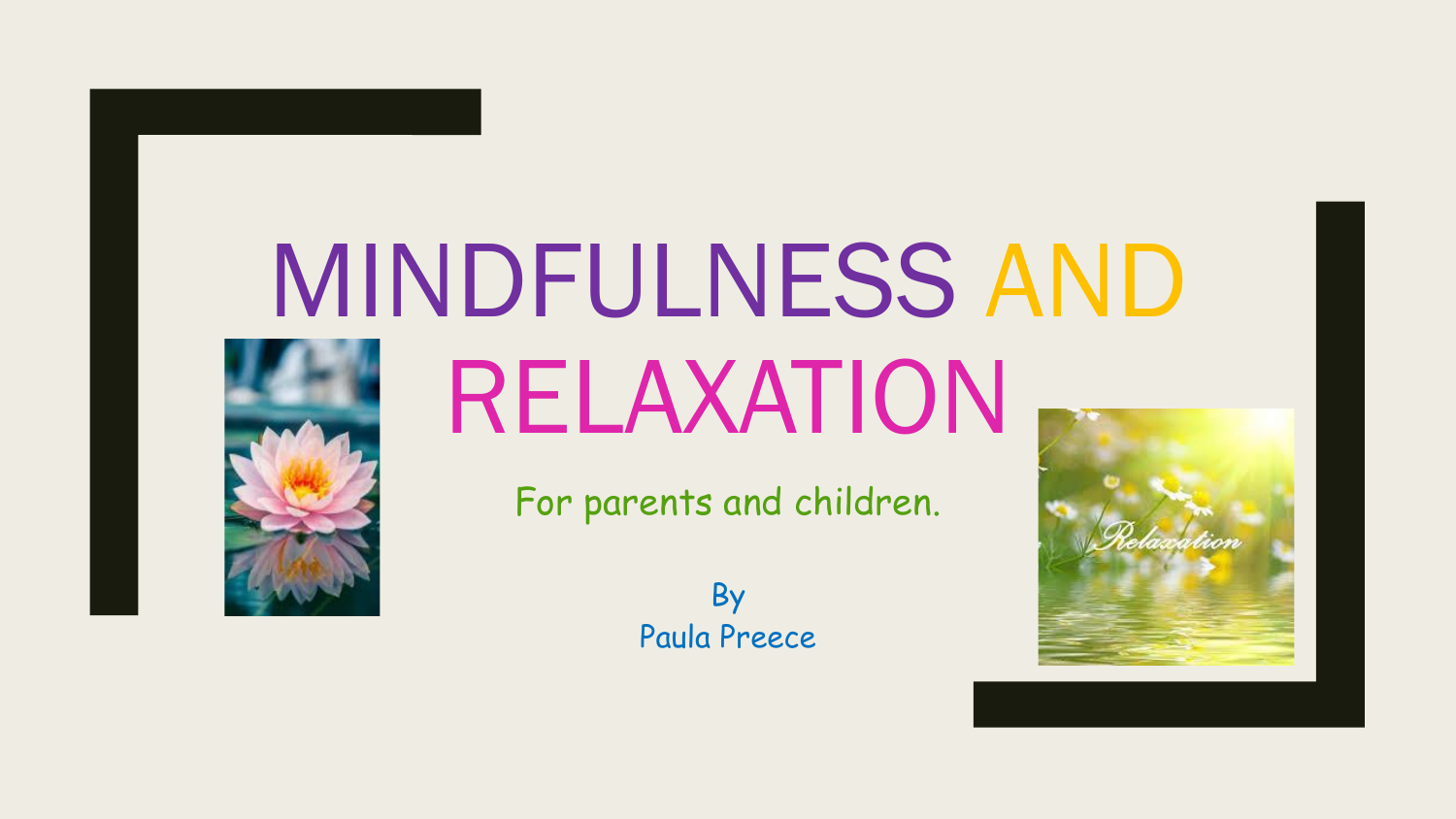# Yoga and Relaxation

Yoga is good for your mental and physical health it teaches calming techniques, self awareness, enhances health, increases strength and flexibility, reduces symptoms of stress, depression and anxiety and above all it is relaxing!

Cosmic Kids Yoga is designed especially for children and has lots of themed sessions. It is available free on YouTube:

<https://www.youtube.com/user/CosmicKidsYoga> <https://www.cosmickids.com/category/watch/>

There are also a number of free online yoga for beginner classes including:

<https://www.youtube.com/watch?v=v7AYKMP6rOE>

And local providers who are running online yoga classes via Zoom for example:

<http://www.the-cedar-tree.co.uk/book-online-sessions>





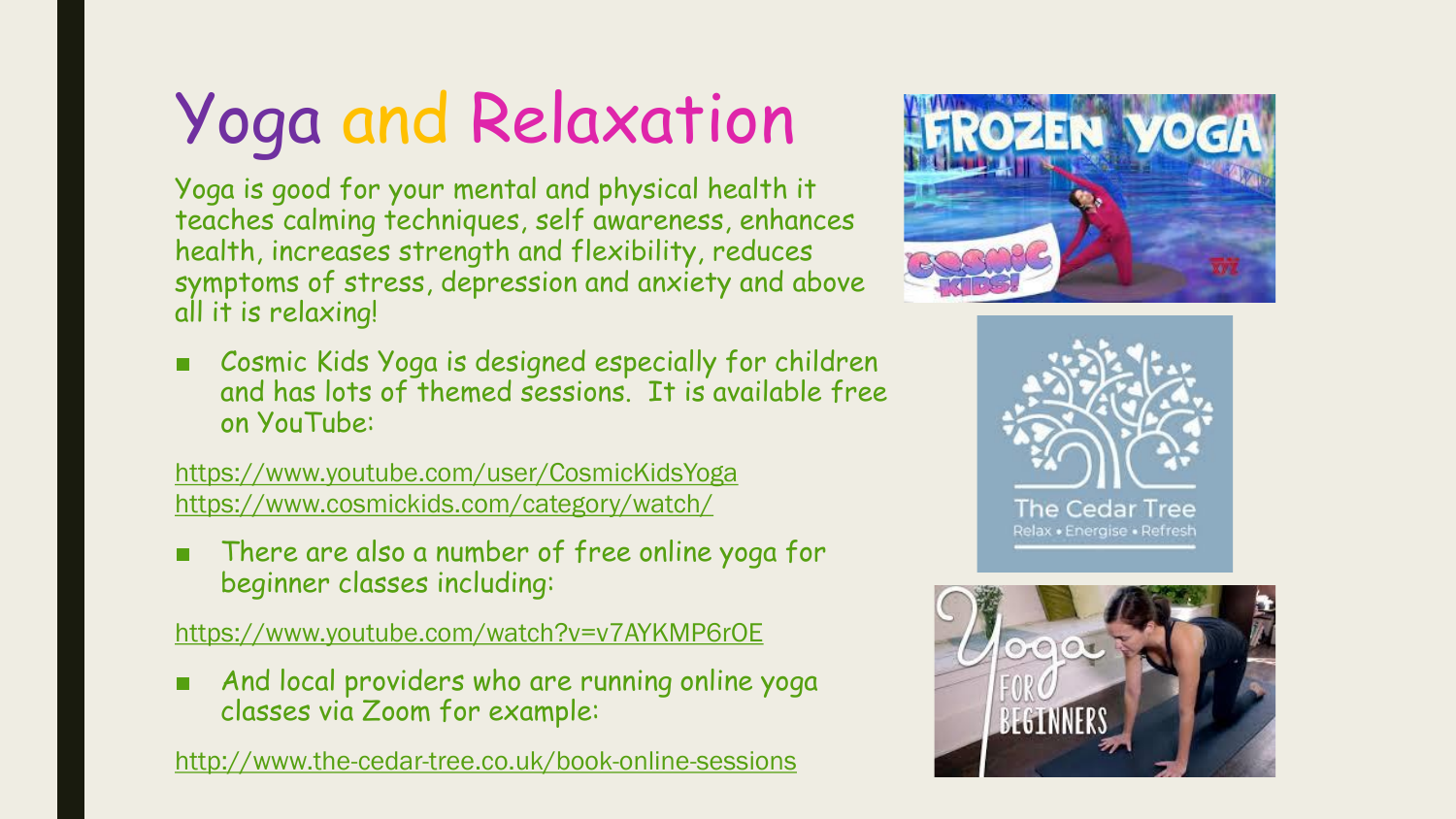### Meditation and Relaxation

Meditation reduces stress, controls anxiety, promotes emotional health and self awareness.

■ There are some great free online meditation resources for children:

[https://www.bbc.co.uk/cbeebies/grownups/go-explore](https://www.bbc.co.uk/cbeebies/grownups/go-explore-app-your-mindful-garden)app-your-mindful-garden

<https://www.youtube.com/watch?v=DWOHcGF1Tmc>

■ For adults there are lots of short online meditation resources:

#### <https://www.youtube.com/watch?v=k0PSUDvLi8E>

There is also meditation and relaxation music available online to relax to at home:

<https://www.youtube.com/watch?v=1ZYbU82GVz4>





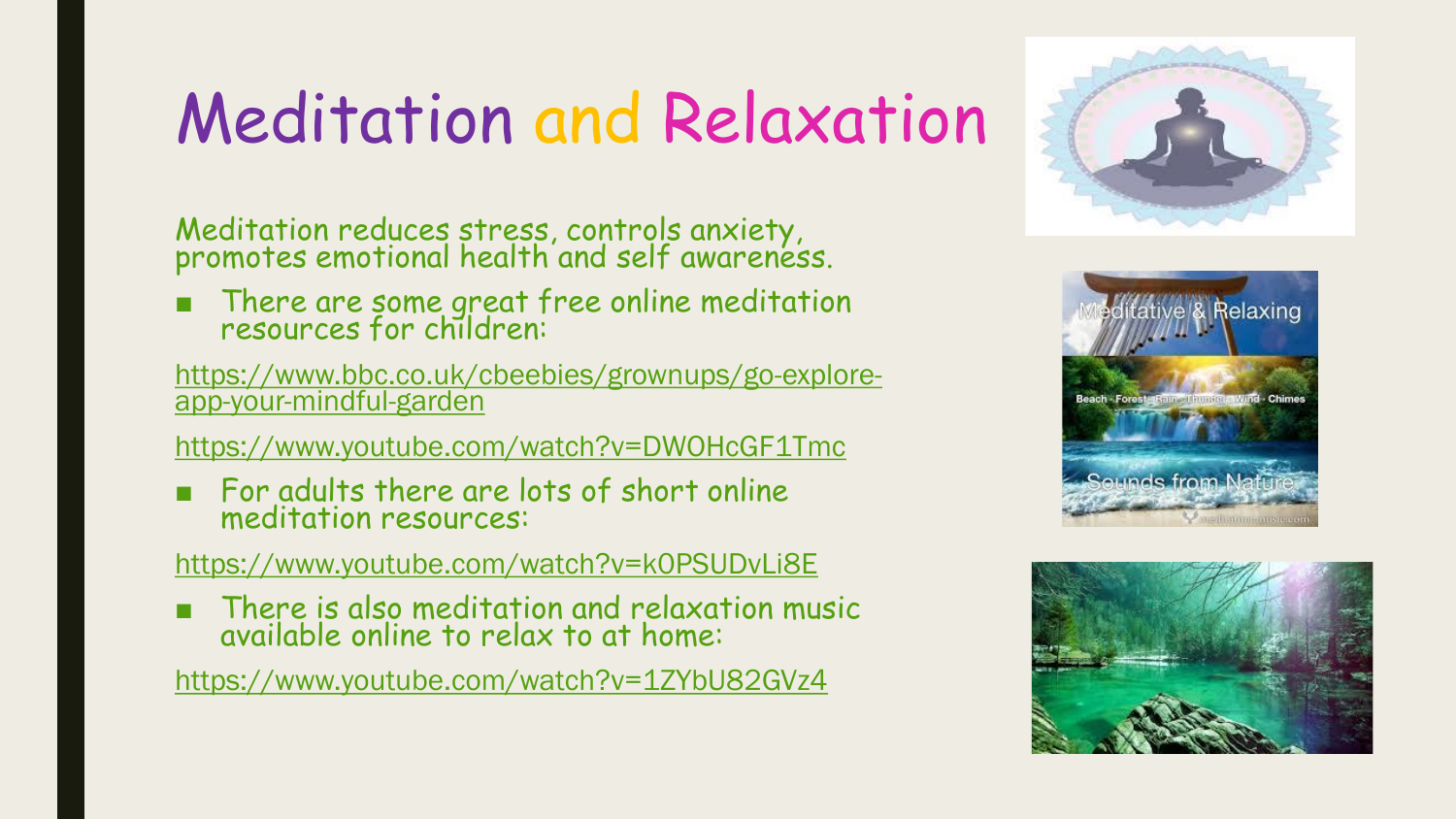#### Massage

Massage is therapeutic and relaxing a few gentle strokes causes the brain to release endorphins and produce oxytocin and it has so many positive effects on our bodies. It can reduce pain and increase feelings of general well-being and relaxation and encourage more restful sleep.

■ There are some great resources on the school website showing hand and head massage techniques and reflexology as well as other activities:

[http://www.beaucroft.dorset.sch.uk/home-learning/online](http://www.beaucroft.dorset.sch.uk/home-learning/online-lessons/mental-health-and-relaxation)lessons/mental-health-and-relaxation

Favourite stories can also be adapted into story massage:

[https://www.storymassage.co.uk/story-massage-children](https://www.storymassage.co.uk/story-massage-children-special-educational-needs/)special-educational-needs/





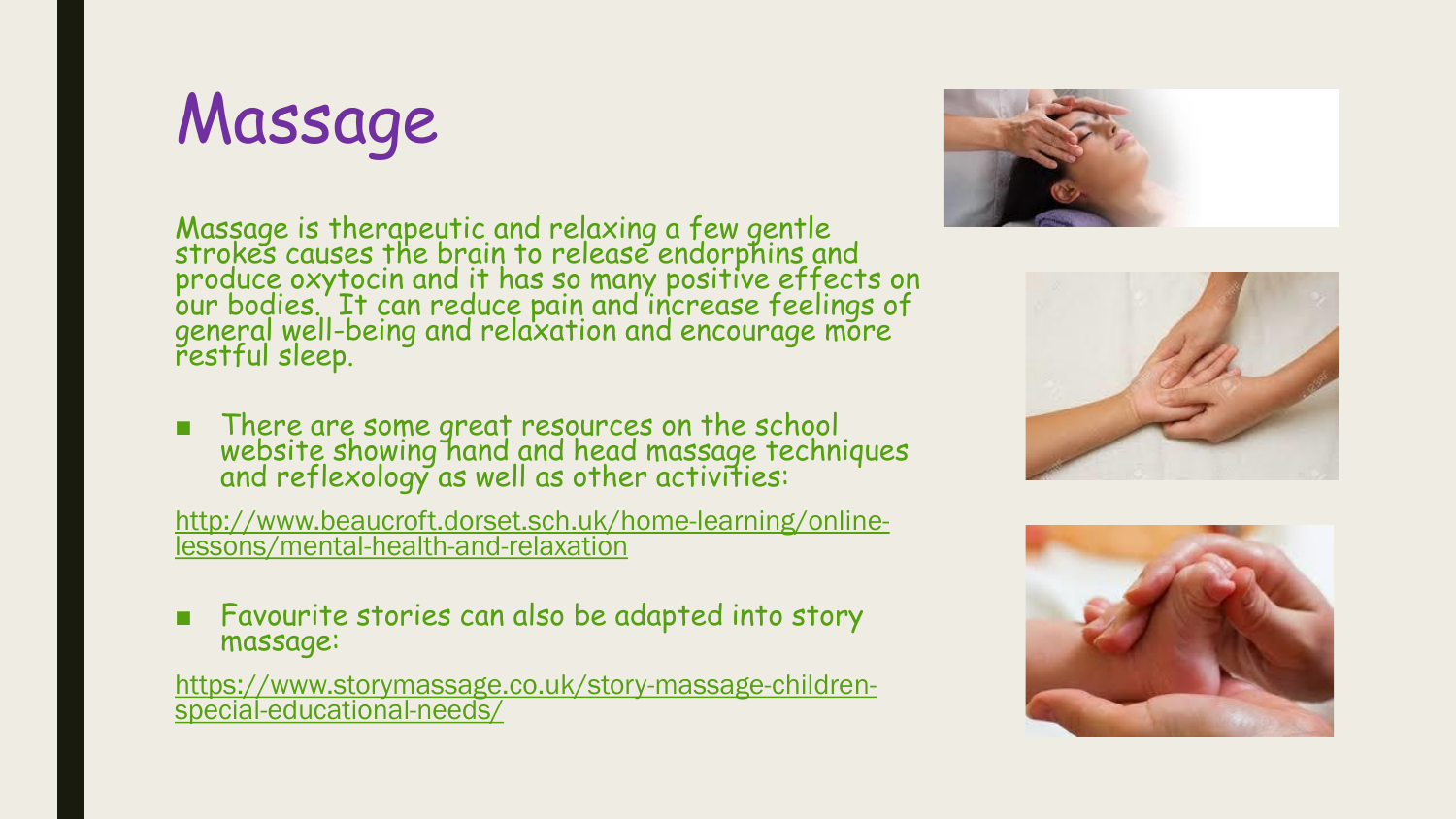Sensory Play

Sensory play is relaxing and can increase calmness and sleepiness. It can also calm breathing and it helps with self-regulation and emotions.

■ Lavendar play dough:

[https://theimaginationtree.com/lavender-play](https://theimaginationtree.com/lavender-play-dough/)dough/

■ Lavendar sensory rice:

[https://theimaginationtree.com/natural-lavender](https://theimaginationtree.com/natural-lavender-sensory-rice/)sensory-rice/

■ Sensory jars:

[https://fun-a-day.com/glitter-jars-rainbow-calming](https://fun-a-day.com/glitter-jars-rainbow-calming-sensory/)sensory/



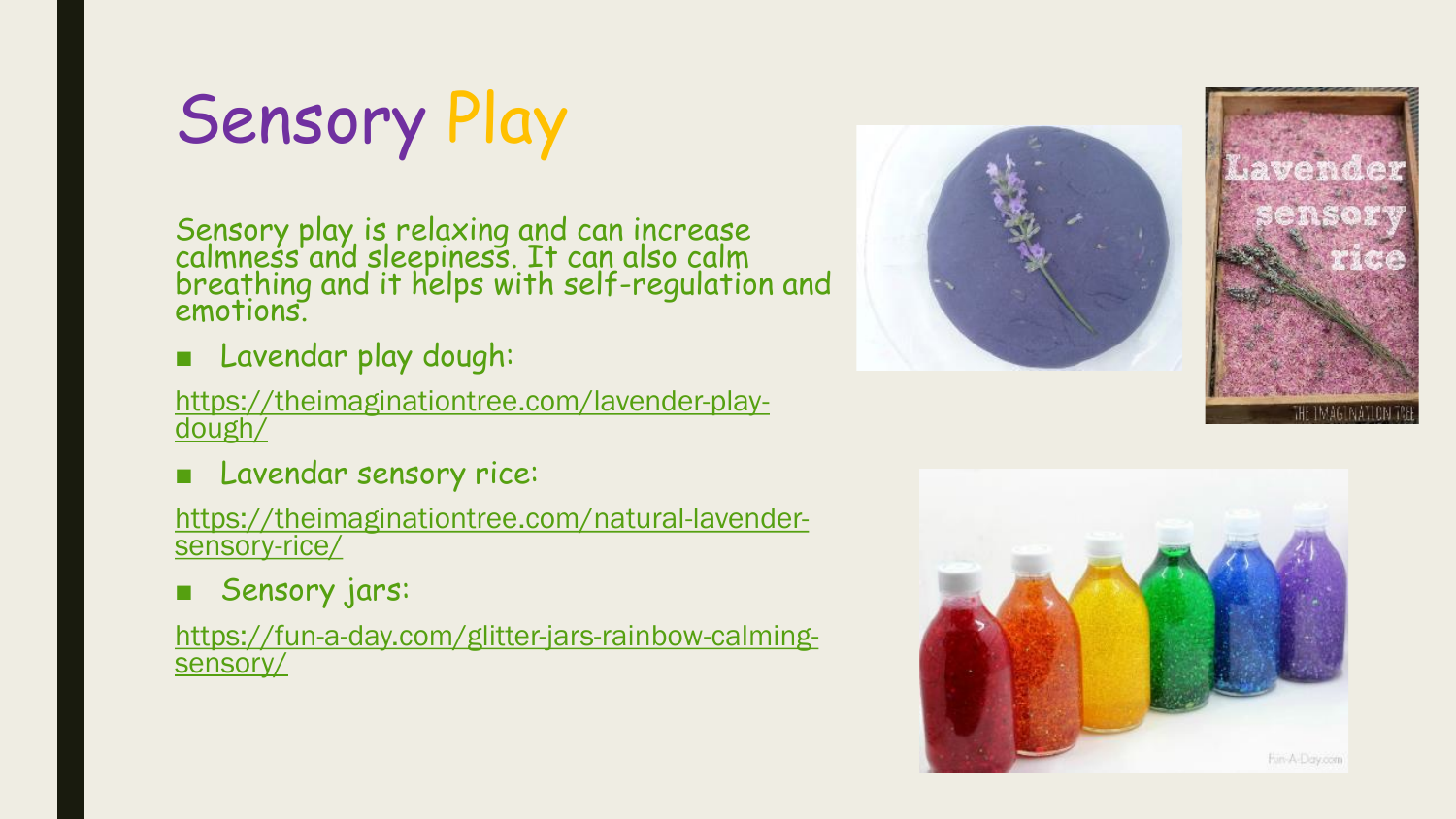# Art and Colour Therapy

Art therapy can help with expressing inner most thoughts and feelings from the sub conscious which is helpful especially when it can't be expressed verbally. It can reduce stress and anxiety and improves the mental, emotional and physical state.

Art therapy can include drawing, painting, colouring, making collages etc

■ Colouring pages:

<https://www.activityvillage.co.uk/colouring-pages>

■ Art Therapy:

[https://www.expressiveartworkshops.com/expressive-art](https://www.expressiveartworkshops.com/expressive-art-resources/100-art-therapy-exercises/)resources/100-art-therapy-exercises/

■ ASD Art Therapy:

[https://www.disabledliving.co.uk/blog/art-therapy-for-people-on](https://www.disabledliving.co.uk/blog/art-therapy-for-people-on-the-autism-spectrum/)the-autism-spectrum/





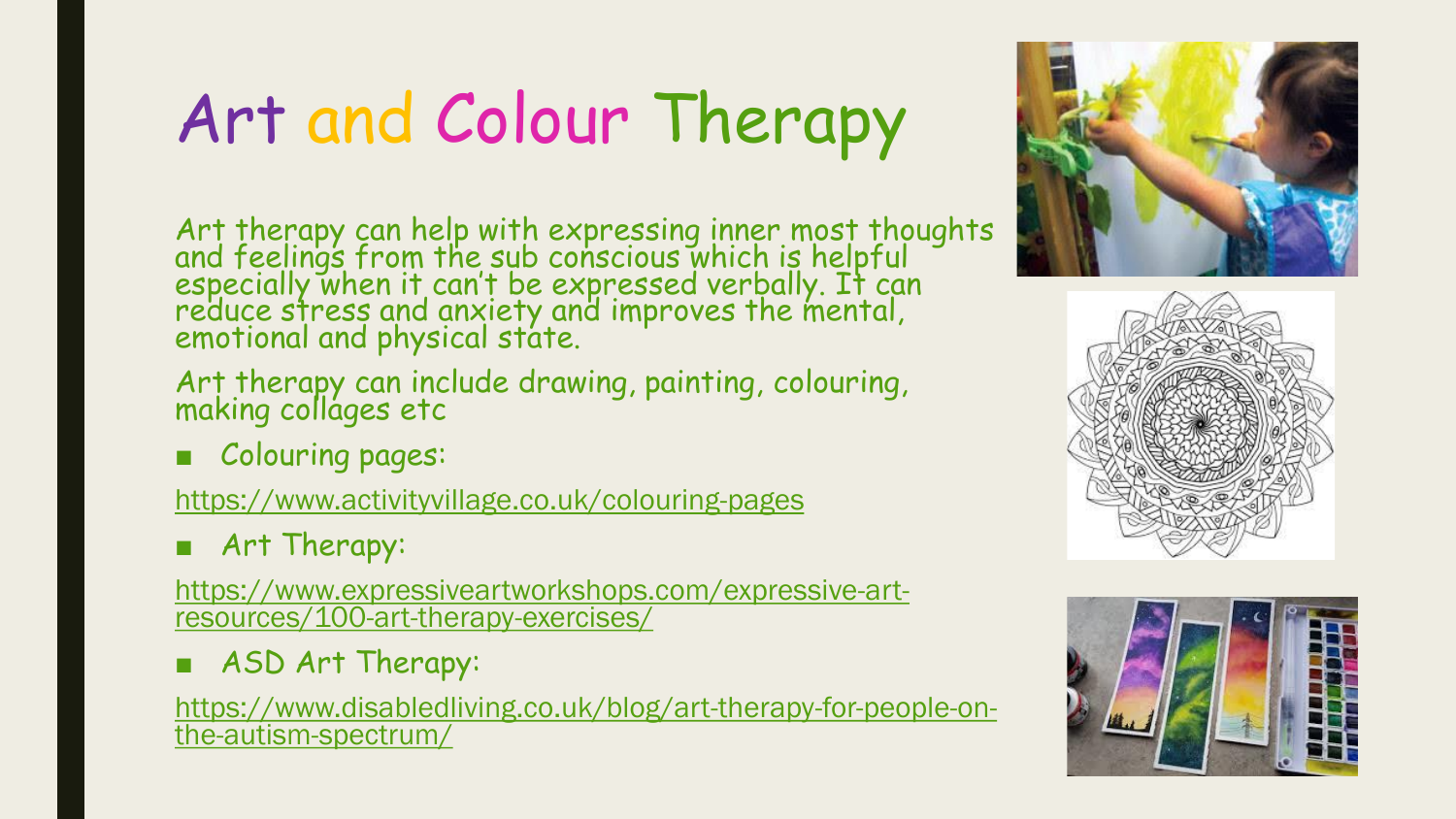#### Dance and Exercise

Dancing and exercise reduces stress hormones and stimulates chemicals in the brain to lift the mood and ease anxiety.

■ For children you can find Just Dance videos on YouTube to dance along to:

<https://www.youtube.com/watch?v=tcpBm571we4>

■ For exercise there are number of free online resources including PE with Joe Wicks:

<https://www.youtube.com/watch?v=wpW2Mdyg-mI>





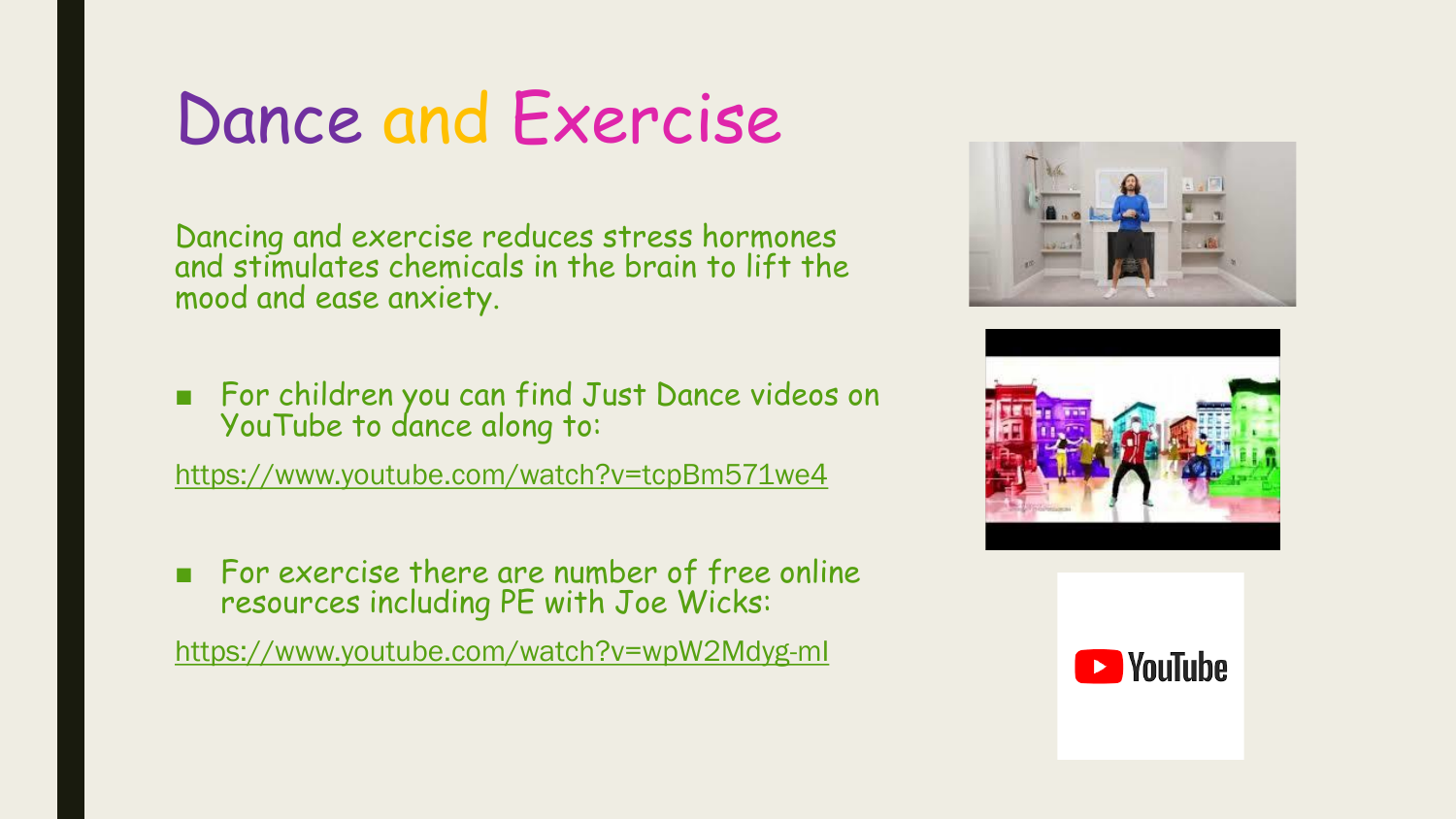## Walking in Nature

- Walking or being in nature has many benefits. It is relaxing, it helps to reduce anxiety, it makes you happy and it can alleviate mild depression.
- Walking also gives you more energy and improves positive feelings.
- For children playing and relaxing in the garden or natural settings can reduce anxiety, it can be a distraction and reduce some symptoms of ADHD.





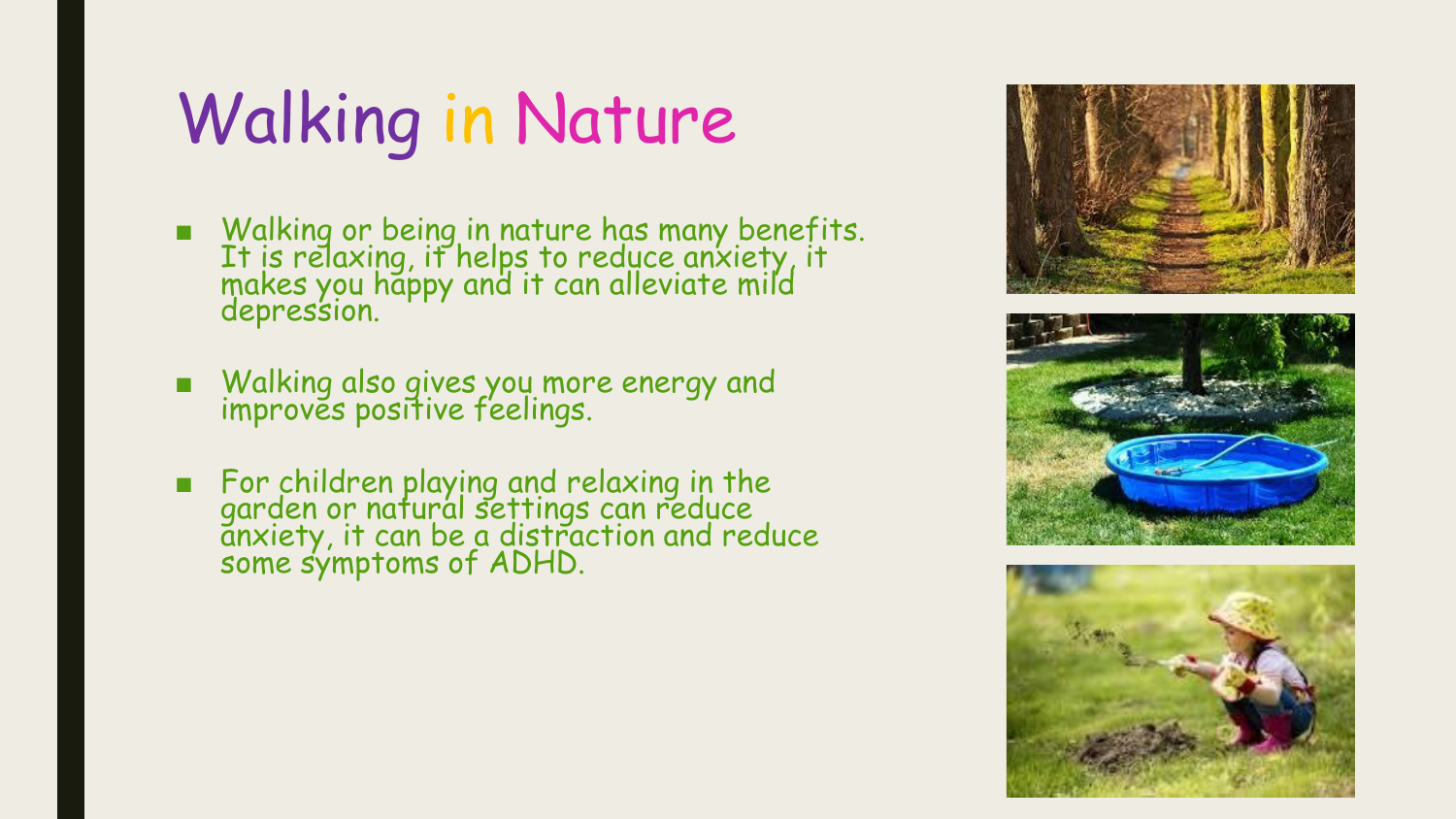# Gardening and Growing

- Gardening is a natural stress reliever and can improve your mood and make you feel happier.
- Caring for your garden can be a form of mindfulness meditation. By connecting with the earth you can cultivate a healthy mind and feel calm and connected.
- For children it is good for sensory development as it engages all sorts of senses. It helps with physical development, it teaches responsibility and it can be a huge stress reliever as it teaches how to relax and control emotions.